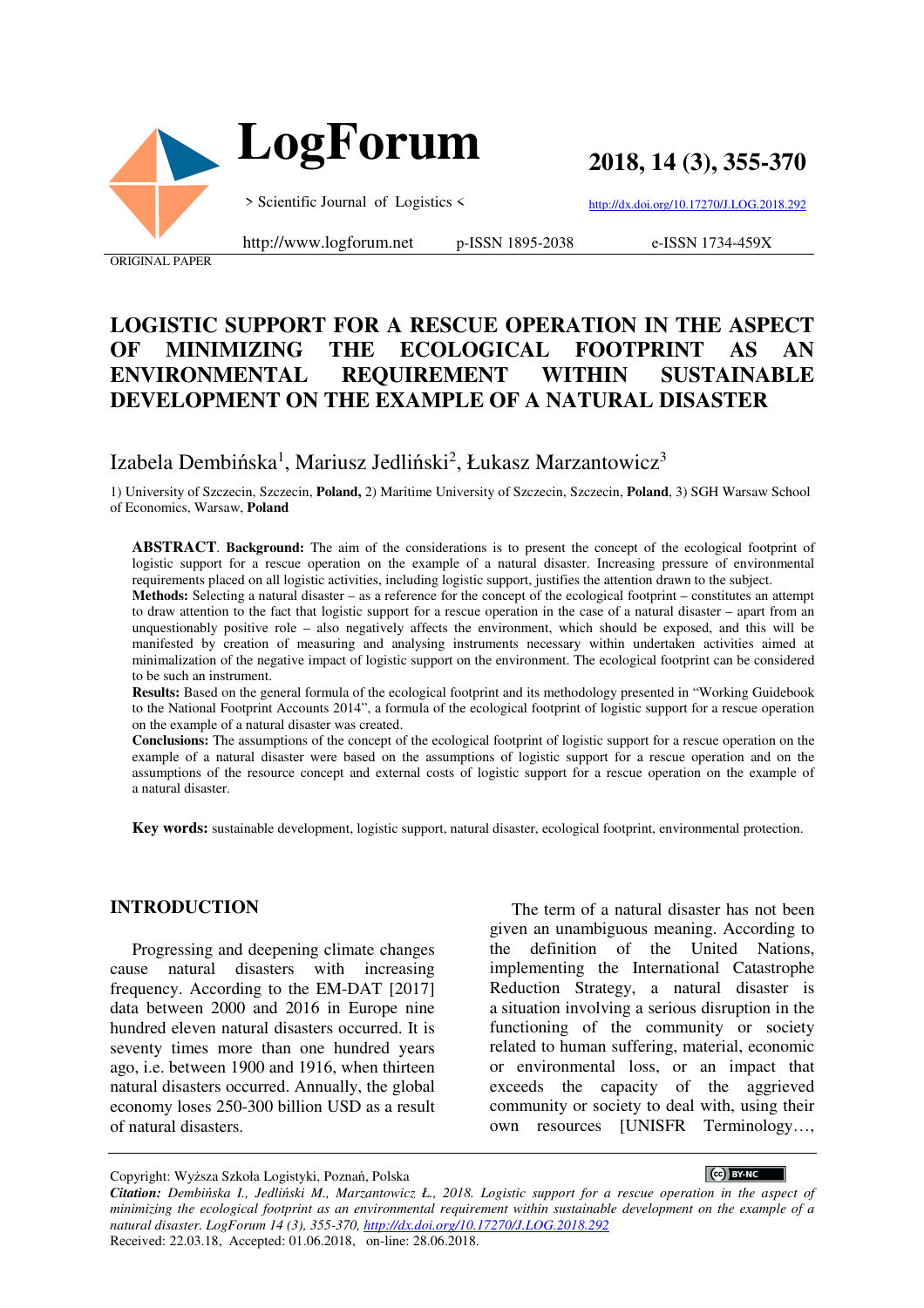2009]. CRED defines a disaster as "a situation or event [which] overwhelms local capacity, necessitating a request to a national or international level for external assistance; an unforeseen and often sudden event that causes great damage, destruction and human suffering." [Disaster Types…, 2017]. A natural disaster can be determined as an event related to the forces of nature, in particular such as atmospheric discharges, seismic shocks, strong winds, heavy atmospheric precipitation, prolonged occurrence of extreme temperatures, landslides, fires, droughts, floods, ice phenomena on rivers and the sea as well as lakes and reservoirs, the mass occurrence of pests, plant and animal diseases or infectious diseases of people or the action of another element. The complete EM-DAT [2017] divides disasters into 2 categories (natural and technological), and further divides the natural disaster category into 5 subcategories, which in turn cover 12 disaster types and more than 30 subtypes. The principal categories and subcategories are shown below.

|  | Table 1. The principal categories and subcategories of the natural disasters |  |
|--|------------------------------------------------------------------------------|--|
|  |                                                                              |  |

| No. | Category            |                | Definition                                                                                                                                    | Subcategory/Types                                                                                                                                                                                                     |
|-----|---------------------|----------------|-----------------------------------------------------------------------------------------------------------------------------------------------|-----------------------------------------------------------------------------------------------------------------------------------------------------------------------------------------------------------------------|
| 1   | <b>Biological</b>   |                | Disaster caused by the exposure of<br>living organism to germs and toxic<br>substances                                                        | Epidemic<br>- Viral infectious disease,<br>- Bacterial infectious disease.<br>- Parasitic infectious disease.<br>- Fungal infectious disease,<br>- Prion infectious disease.<br>Insect infestation<br>Animal stampede |
| 2   | Geophysical         |                | Events originating from solid earth                                                                                                           | Earthquake<br>Volcano<br>Mass movement (dry)<br>- Rockfall.<br>- Landslide,<br>- Avalanche,<br>$-$ Subsidence.                                                                                                        |
| 3   |                     | Hydrological   | Events caused by deviations in the<br>normal water cycle and/or overflow of<br>bodless of water caused by wind set-up                         | Flood<br>- General flood.<br>- Strom surge/coastal flood<br>Mass movement (wet)<br>- Rockfall.<br>- Landslide.<br>- Avalanche.<br>$-$ Subsidence.                                                                     |
|     | Hydrometeorological | Meteorological | Events caused by short-lived/small to<br>meso-scale atmosphere processes (in<br>the spectrum form minutes to days)                            | Storm<br>- Tropical cyclone,<br>- Extra-tropical cyclone.                                                                                                                                                             |
|     |                     | Climatological | Events caused by long-lived/meso- to<br>macro-scale processes (in the spectrum<br>from intraseasonal to multi-decadal<br>climate variability) | Extreme temperature<br>- Heat wave.<br>$-$ Cold wave.<br>$-$ Extreme winter condition.<br>Drought/wildfire<br>- Forest fire.<br>$-$ Land fire.                                                                        |

Source: EM-DAT, 2017

The intensifying impact of natural disasters and the related increasing economic, environmental and social constraints require the use of various instruments and tools to eliminate or mitigate their effects [Pelling et al. 2020, Noy 2009, Hallegate and Przyluski 2010, Weihua et al. 2017]. Logistics offers great potential in this respect. Logistics provides not only a comprehensive and systematic approach to the problem of natural disasters, especially rescue actions or elimination of consequences, but through appropriate logistical support can cause that the actions taken will be effective and efficient [Hollstein Ch., Himpel F., 2013].

Logistic support in the general perspective includes logistic services, materials and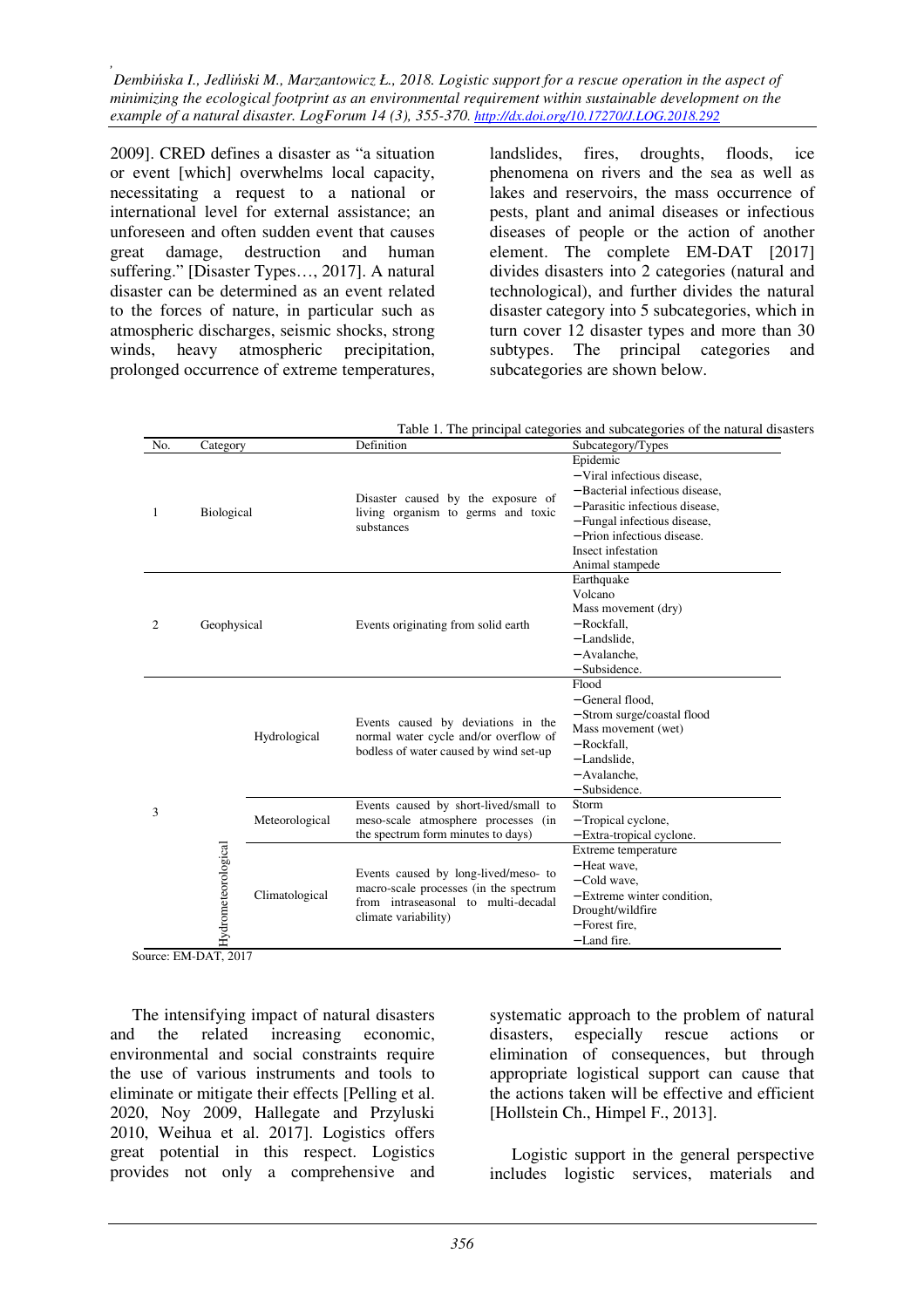transport necessary to implement specific operations [DoD 2017, NATO 2012, Pinzariu 2012]. In the general perspective logistic support in this sense includes planning, organizing and implementation functions, the subject of which are material resources (among others ensuring deliveries, availability of the infrastructure and superstructure, testing of devices, maintenance), infrastructural, human (among others, ensuring labour force, training support), informative, and references are specific programs or projects (it can be assumed that it is an object of impact), and to be more precise – all stages of their life cycle.

A logistic support system is required to keep the installed base available. When a system of the installed base fails, the logistic support systems is responsible for the repair of the system. Because of high-downtime costs for capital goods, in general the repair is done by replacing the failed component from the system by a spare part. As a result, the system is operational within a short period of time. Thereafter, the failed component is either repaired or discarded [Kusters 2012].

B.S. Blanchard uses the term of integrated logistic support which – based on the approach used in military logistics – is understood as a deliberately organized subsystem of the technical system supporting its basic process by integrating all operations related to an effective and beneficial flow of necessary material resources and information as well as supporting service of the operation process in terms of ensuring the supporting, controlling and measuring equipment necessary for this process [Blanchard 2002, 2013]. Blanchard indicates that integrated logistic support is required to ensure effective and economic support for the system being the object of impact at all stages of its life cycles [Blanchard 2013]. J. Jones [2006] presents integrated logistic support as a methodology for process analysis and management (created based on the systemic approach) used to achieve a measurable result (purpose) fulfilling the condition concerning the acceptable level of costs. Operational elements of logistic support are deliveries, transport, maintenance and training.

The integrated logistics support is concerned with the efficiencies achieved by systematic planning, implementation, and management of maintenance and logistics support resources throughout a system's useful life. In many cases, the impact of maintenance and logistics support factors will directly affect decisions made in equipment selection and/or design. In some cases, it can be the controlling issue in the selection and/or design process. For this reason, the integrated logistics support process is required to be initiated as early as possible in the planning stages of a project, due to the critical nature and potential impact of maintenance and logistics factors on the overall project costs, performance, and reliability. [Maintenance, Logistics and Fecilities … 2017]

In crisis situations logistics differs from civil logistics and military logistics in its essence both in terms of potential recipients/customers (target group) of logistic services, assumed requirements to handle the target group as well as purposes to be achieved and optimization criteria [Brown and Vassiliou 1993, Kash and Darling 1998, Kovacs and Spens 2007, Perry 2007, Leiras et al.2014]. In his opinion, carrying out operations in crisis situations, e.g. a rescue operation, involves synergy, coordination and synchronization of activities of public administration bodies, rescue formation units and external contractors supporting rescue forces to a greater or lesser extent depending on the severity of operations and existing threats. Logistics of a rescue operation deals not only with the subject of delivery and provision of specialist services and economic and utility services for the victims. It also deals with logistic security of entities (teams, units, institutions) carrying out rescue operations and preventive operations as well as with logistic aspects of operations related to reconstruction of facilities within the critical infrastructure, transport infrastructure, etc., however the subject is perceived from a different perspective that logistic security of the victims and it is accompanied by different (specific) procedures [Nowak and Nowak 2009].

In terms of sustainable development, which determines an increasing number of fields of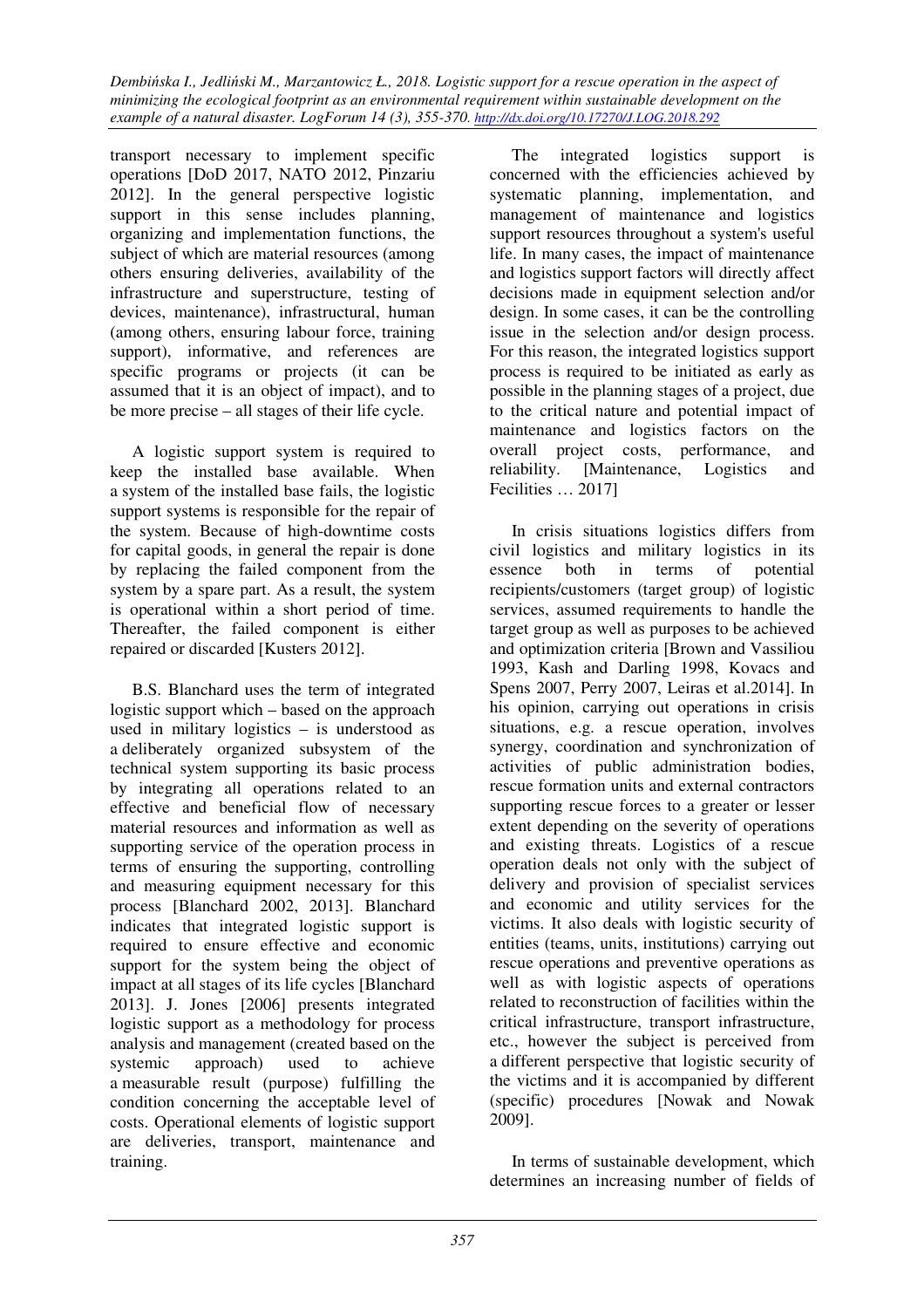social and economic activities [Waas et al. 2011, Hopwood 2005], logistic support should be ensured at a level allowing the so-called ecological footprint to be decreased [Ransom 2002]. The concept of the ecological footprint [Wackernagel and Rees 1996, Wackernagel 2005, Wackernagel et al. 1999, Yin and Han, Wu 2017] allows the human pressure on the environment to be evaluated through the scope of consumption of goods and services. The value of the ecological footprint determines the surface area of a biologically productive area necessary to fulfil the life needs of the population of people, taking their lifestyle into account. The ecological footprint constitutes a conversion of economic activities motivated by satisfying people's needs for the sectoral expressed ecological functions enabled or conditioned by these activities. Such a conversion requires the area taken directly or used in the case of a given technology, necessary to obtain resources required for an individual, society or any studied population to live to be estimated [Wiedmann and Barrett 2010, Venetoulis and Talberth 2008]. Today the analysis of the ecological footprint is commonly used to measure our dependence on nature and the indicator of the degree of sustainable development [Gu and others 2015, Liu et al. 2015, Wu and Liu 2016, Yue and others 2016, Szopik-Depczyńska et al. 2017].

The purpose of the considerations is to present the concept of the ecological footprint of logistic support for a rescue operation on the example of a natural disaster. Selection of this subject is justified by increasing pressure of environmental requirements placed on all logistic activities, including logistic support. Selecting a natural disaster – as a reference for the concept of the ecological footprint – constitutes an attempt to draw attention to the fact that logistic support for a rescue operation in the case of a natural disaster – apart from an unquestionably positive role – also negatively affects the environment. Such effects should be effectively exposed, which is manifested in the creation of measuring and analysing instruments required when undertaking activities aimed at minimalization of the negative impact of logistic support on the environment. The ecological footprint can be

considered to be a useful instrument in this aspect.

### **MATERIALS AND METHODS**

Developing the concept of the article, a review of world literature was conducted to verify whether the concept of the ecological footprint of logistic support for a rescue operation on the example of a natural disaster has already been developed and what its assumptions are. A gap in this scope was found which gave the basis to commence works on the concept. The assumptions of the concept were based on the following research areas: crisis management, logistics in crisis situations, military logistics, logistic support, sustainable development, ecology, ecological footprint. Also, a review of legal regulations, national regulations and regulations of the European Community concerning natural disasters was performed. To create a formula of the ecological footprint of logistic support for a rescue operation in the case of a natural disaster, the general formula of the ecological footprint and its methodology presented in "Working Guidebook to the National Footprint Accounts 2014" [Working Guidebook to the National… 2014] was used.

The considerations are of a theoretical and conceptual nature. First, a set of activities, which can be implemented within logistic support for a rescue operation in the case of a natural disaster was determined. Then, the resource approach of the activities was applied. The assumptions of the analysis of resource intensity and negative external effects of logistic support for a rescue operation in the case of a natural disaster, which became the basis for the assumptions within the concept of the ecological footprint of logistic support for a rescue operation on the example of a natural disaster were subsequently presented.

#### **RESULTS**

Logistics is a process involving planning, implementation and monitoring of an efficient and economically effective flow of resources, funds and materials from the point of origin to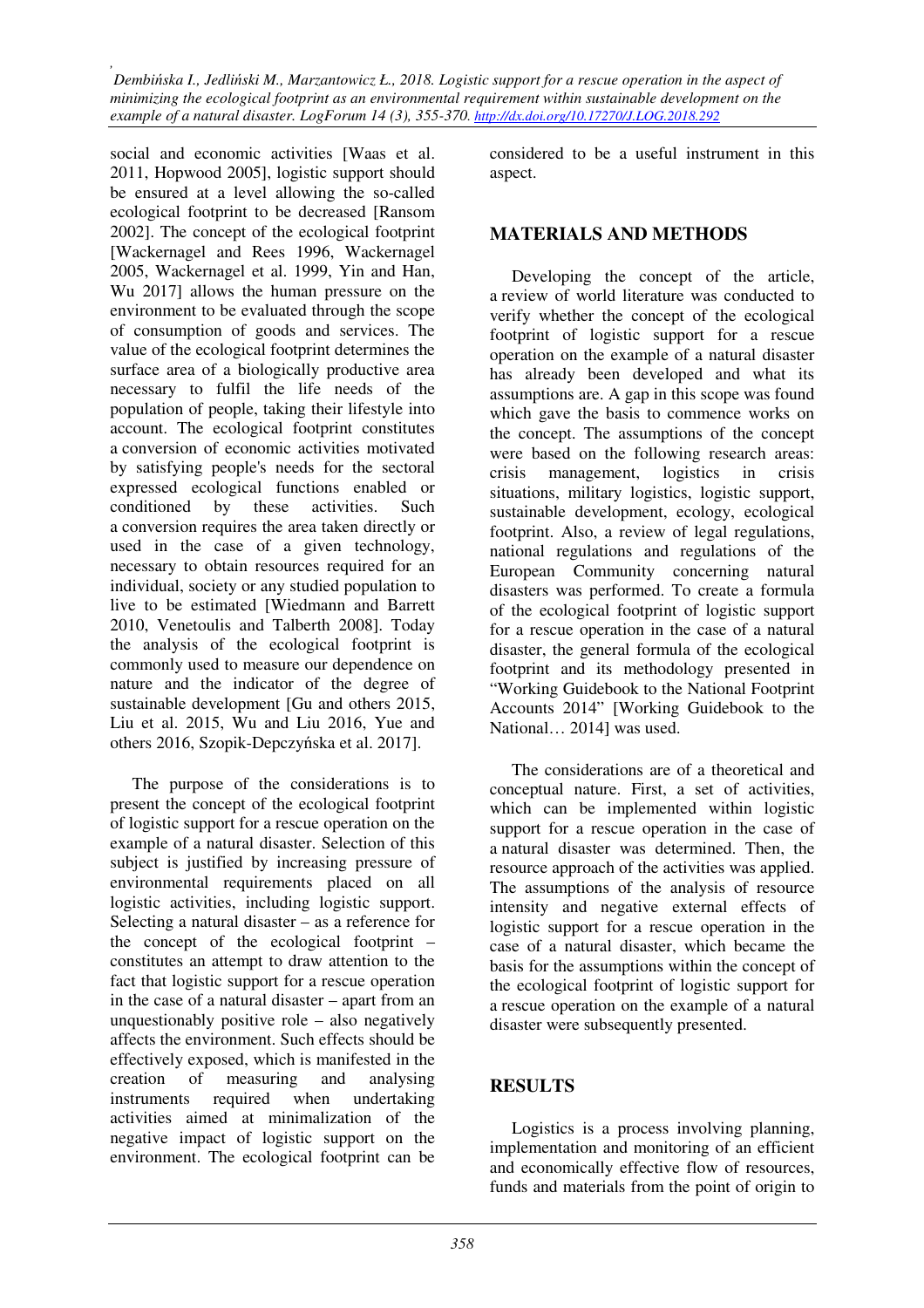the point of consumption to meet the customer's needs. Translating the definition to the needs of rescue services, it can be said that logistics is a process of planning and implementing the approved procedure at the location of a disaster. A rescue operation means rescue activities, works aimed at rescuing people in danger and property in the case of an accident, failure or disaster. Therefore, logistic support for a rescue operation in the case of a natural disaster constitutes a large set of various operations, such as:

- − forecasting, acquiring and ordering the necessary resources needed to carry out the rescue operation,
- − asset status monitoring (asset tracking),
- − storing resources,
- − stock-taking,
- − establishing and coordinating areas of logistic positions and operations of distribution points within the service area (area of the rescue operation),
- − deployment, displacement of resources within the service area (area of the rescue operation),
- − management of transport and traffic control units within the service area (area of the rescue operation), including among others developing a traffic plan, setting priorities, coordinating traffic and tracking traffic, ordering and acquiring resources and transport services, development of time schedules for traffic (schedule), organization of night stands for vehicles, emergency towing and repair, determination of fuel, oil and water tanks,
- − creating maps of the service area (area of the rescue operation),
- − development of staff response guidelines,
- − re-use or disposal of materials,
- − demobilization within the service area (area of the rescue operation),
- − documenting all transactions.

The functional area of logistic support for a rescue operation in the case of a natural disaster also involves determination of the location and choice of facilities (buildings, structures), management of available space and – depending on the needs – construction services both for stationary and portable

facilities. Moreover, in the case of evacuation rescue operations logistic support is responsible for evacuation operations of the population, including delivery of certain transport assets – delivery vehicles, buses, planes, ships, trains, trucks, etc., for the special needs of the evacuated population, helping fulfil the needs related to mass traffic, assistance in coordinating entities providing first aid and assistance in the form of mass care in terms of temporary shelter, management of rest areas, provision of food and water, provision of humanitarian services, as well as identification of facilities and management of places for mass care of displaced people. The scope and type of logistic support for a rescue operation in the case of a natural disaster depends on the size, complexity and difficulty of a disaster.

Citing the concept of the life cycle of a natural disaster, we can list:

- − the stage before a disaster, involving preventive and planning operations,
- − the stage of a disaster,
- − the stage after a disaster, involving operations related to elimination of its consequences.

Therefore, logistic support plays an important role before a disaster and at the stage of its consequences, as the preventive role of logistics ensures the possibility to manage the course of the disaster and to effectively undertake activities eliminating its consequences [Marzantowicz 2016].

Logistic support for a rescue operation in the case of a natural disaster does not have a subjective nature, as in the case of military logistics or logistics in light of steering the process in the delivery chain. The key aspect in considering logistic support for a rescue operation in the case of a natural disaster is analysing the course of the operation in light of the demand for resources, and therefore in the aspect of the subjective approach (table 2) with the condition to fulfil the postulate of efficiency and effectiveness of activities within logistic support.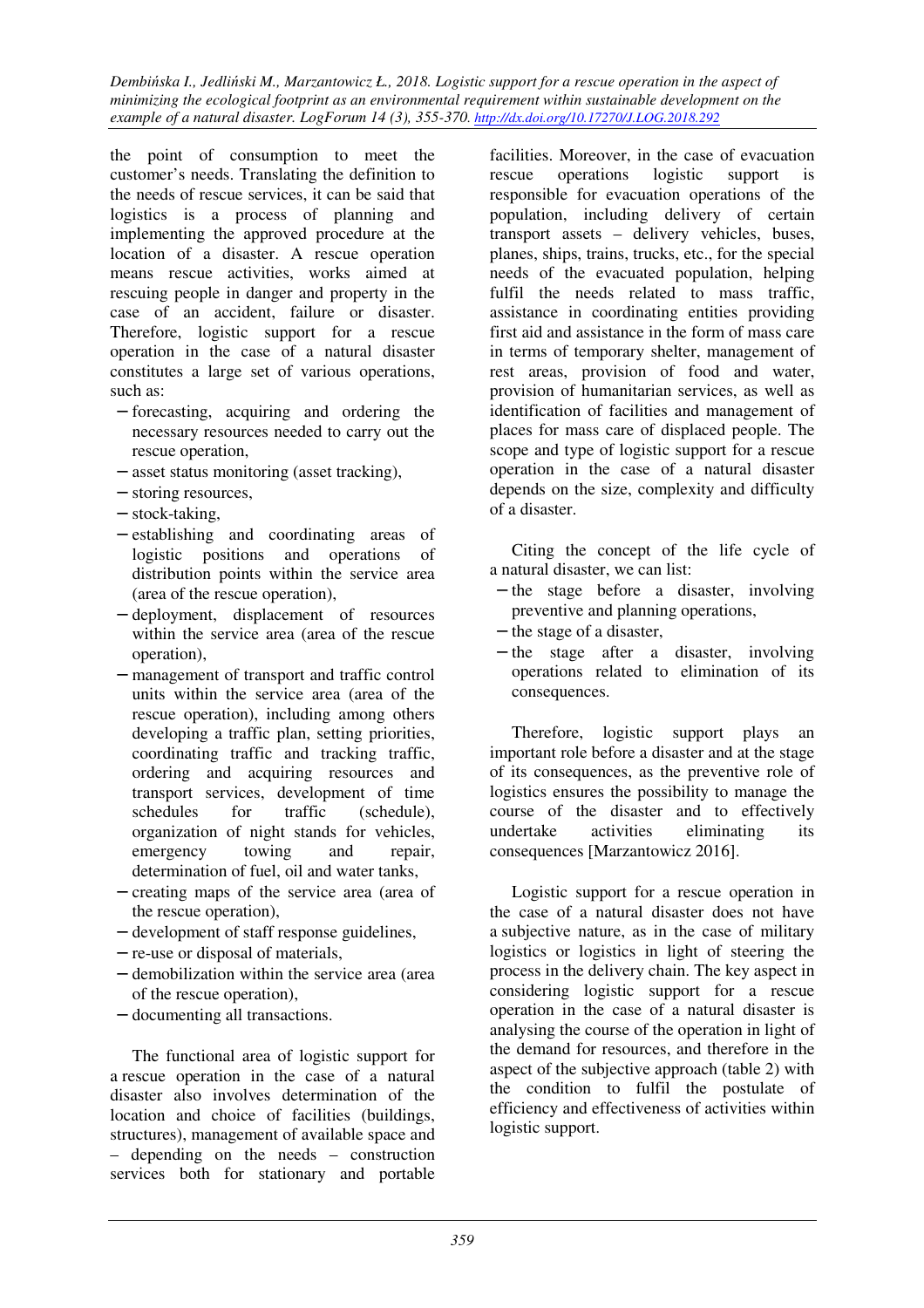|                |                          |                                                                                                                                                                                                                                                                                                                                |                                                                                                                                                                    | using logistic resources                                                                                                                                                                                                                                                                                                                                                 |
|----------------|--------------------------|--------------------------------------------------------------------------------------------------------------------------------------------------------------------------------------------------------------------------------------------------------------------------------------------------------------------------------|--------------------------------------------------------------------------------------------------------------------------------------------------------------------|--------------------------------------------------------------------------------------------------------------------------------------------------------------------------------------------------------------------------------------------------------------------------------------------------------------------------------------------------------------------------|
| N <sub>0</sub> | Resource                 | Demand                                                                                                                                                                                                                                                                                                                         | Access                                                                                                                                                             | Characteristics                                                                                                                                                                                                                                                                                                                                                          |
| 1              | Material<br>resources    | In terms of infrastructure: built-up<br>areas to provide shelter, open spaces,<br>providing communication<br>passageways<br>In terms of superstructure:<br>Means of transport, rescue equipment<br>In terms of assistance:<br>Medical supplies, food, access to<br>hygiene, providing access to water,<br>electricity and heat | Public buildings,<br>natural areas as<br>convergent points in<br>non-hazardous places,<br>public transport and<br>medical transport.                               | The central crisis management body at a rapid<br>pace considered and ensured the possibility of<br>directing victims to the points where basic<br>medical care was provided and basic needs<br>were met. The rescue operation used public<br>funds, and in terms of superstructure, private<br>enterprises and the local community joined up<br>to help.                 |
| $\overline{c}$ | Financial<br>resources   | Providing funds for real needs in a<br>state of disaster and providing funds<br>for prevention and programs<br>supporting risk reduction<br>management - public funds and<br>private funds                                                                                                                                     | Funds included in the<br>state budget, budget<br>reserve, EU assistance<br>funds related to<br>programs for<br>sustainable<br>development, Budget<br>subsidy funds | Public funds to implement rescue operations<br>were organized and ensured, but also a rescue<br>fund for uninsured people was provided.<br>Central budget funds and budget reserve<br>resources of local government units reserved<br>for the needs of eliminating the consequences<br>of the disaster and providing logistic support.                                   |
| 3              | Human<br>resources       | In terms of assistance:<br>Doctors, paramedics, emergency<br>services, army, fire brigade,<br>specialists in crisis management,<br>police, veterinary services.<br>In terms of organization:<br>Help centres, information centres,<br>management centres                                                                       | Main crisis<br>management centre<br>and regional centres -<br>industry specialists                                                                                 | All emergency services, army, police and<br>humanitarian organizations participated in the<br>rescue operation.<br>Control of the help processes took place from<br>the Crisis Management Center, which consisted<br>of industry specialists.                                                                                                                            |
| 4              | Informative<br>resources | Media, information corridors,<br>information control, real-time access,<br>information on centres and help<br>places, information on the availability<br>of public buildings                                                                                                                                                   | Information flow in<br>nationwide and local<br>media                                                                                                               | Information about the assistance processes and<br>the current state of the disaster was transmitted<br>in real time by the media - obliged to distribute<br>information to local media. The management<br>centre had information on the availability of<br>infrastructure and superstructure. No<br>information about the possibilities of relocation<br>of the victims. |

Table 2. Characteristics of operations within logistic support for a rescue operation in the case of a natural disaster in light of

Source: own elaboration

Logistic resources and logistic possibilities are often determined as a logistic potential. From a narrow perspective, logistic resources can be identified as logistic streams. From a broader perspective, service resources should also be taken into account. From a general perspective, we can talk about a logistic potential as:

- − material potential materials, natural resources, superstructure, infrastructure;
- − human potential employees, advisers, experts, decision-maker;
- − informative potential data, information, message, instructions, knowledge;
- − financial potential,
- − service potential transport, storage, management.

Possibilities within logistics can be interpreted in the category of capabilities or manners created or used in logistics. The concept of the logistic support potential of a rescue operation in the case of a natural disaster is presented in fig. 1.

The analysis of using logistic resources indicates the possibility to determine the level of effectiveness of logistic support, especially in terms of resource intensity of support processes. The impact of logistic support on the success of a rescue operation in the case of a natural disaster depends on the type and scope of the disaster on one hand, and on the other – on the access to logistic resources and the possibilities and efficiency of managing them. The main task of logistic support for a rescue operation in the case of a natural disaster is to use available resources in a way allowing efficient management of a rescue operation. It is possible in the situation when efficiency in resource flow streams in limited time and in given space is ensured.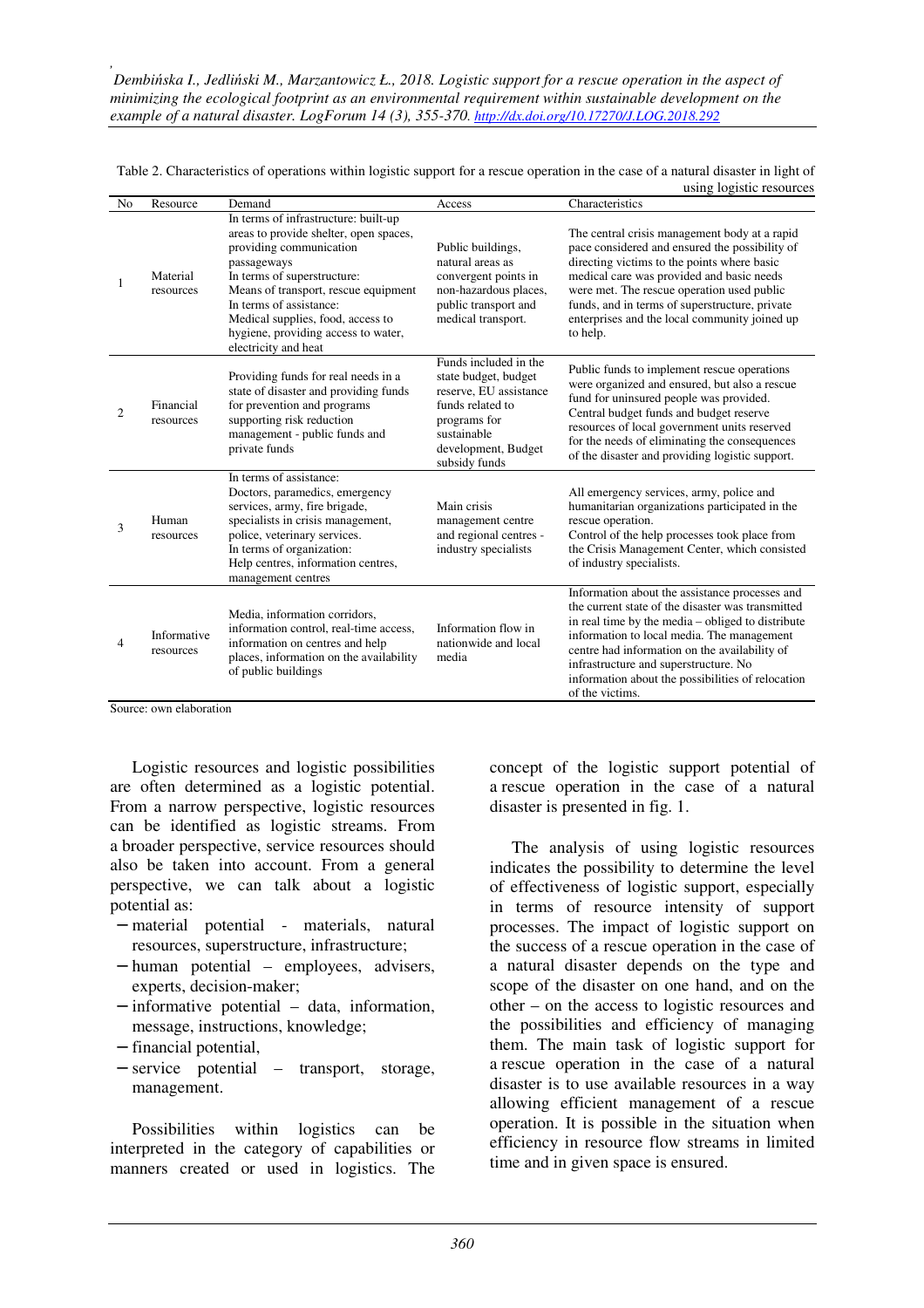

Fig. 1. Schematic diagram of a logistic support potential of a rescue operation in the case of a natural disaster

### **DISCUSSION**

Understanding and respecting environmental principles of sustainable development, one should pay attention to the fact that logistic support for a rescue operation in the case of a natural disaster negatively affects the environment (fig. 2). The term "affect" is commonly used when discussing the subject of relations between human activity and the natural environment. For the needs of further considerations, it can be assumed that "affect" means "impact". The natural environment, and to be more precise resources creating it, and logistic support for a rescue operation in the case of a natural disaster are understood as an object of impact and logistic support for a rescue operation in the case of a natural disaster as an influencing object. Depending on the direction, impact may have a supplying nature, when resources fulfil the role of objects supplying logistic support, and a generating nature, when logistic support for a rescue operation in the case of a natural disaster is an object generating external effects, and the environment fulfils the function of an absorbent.

Evaluation of a negative impact of logistic support for a rescue operation in the case of a natural disaster on the environment can be carried out concerning the diversity in time and space, and it may include various elements and scopes. Their selection depends most of all on the purpose for which they are made. Treating the natural environment as a set of resources, the basic area of analysis of such impact is determined by the structure of the resources. In other words, the study will involve considerations whether logistic support for a rescue operation in the case of a natural disaster affects a specific resource or not, and in a more detailed scope, what activity within logistic support for a rescue operation in the case of a natural disaster affects a given resource (fig. 3). Such a specification of the analysis is justified.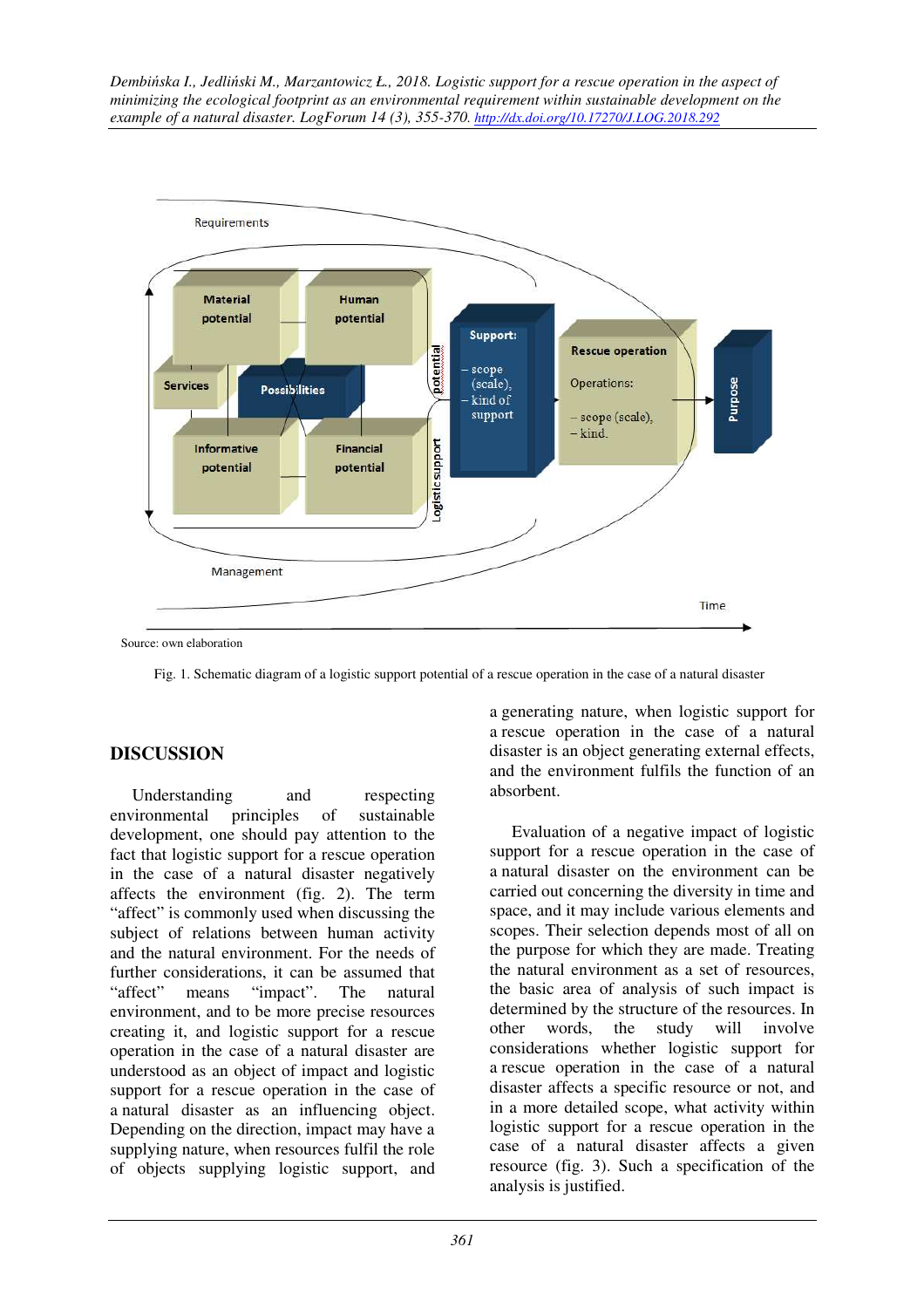Negative impact of logistic support for a rescue operation in the case of a natural disaster on the environment should be presented symmetrically. This means that the analysis should involve supplies of logistic support for a rescue operation in the case of a natural disaster (various forms of logistic support) with environmental resources at each stage of the life cycle on one hand, and on the other – negative external effects generated by logistic support for a rescue operation in the case of a natural disaster (various forms of logistic support).

The scope of the analysis and evaluation of the impact of logistic support for a rescue operation in the case of a natural disaster on the environment can be even broader. Later, the use of characteristics, such as impact, area of impact, durability of impact effects, measurability of impact effects, can be considered. The valuable expression of impacts, especially in the cost category, is also justified. All the characteristics allow us not only to get to know the impact as a process better, but they also allow their evaluation and for the comparative analysis to be carried out.



Source: own elaboration

 Fig. 2. Simplified model of interactions between the environment and logistic support for a rescue operation in the case of a natural disaster



Source: own elaboration

 Fig. 3. A model view of the analysis of interactions between the environment and logistic support for a rescue operation in the case of a natural disaster

Use of environmental resources for the needs of logistic support for a rescue operation in the case of a natural disaster, as mentioned before, can be perceived in the category of supplies, while their amount needed or used can be perceived in the category of intensity. Resource intensity of logistic support for

a rescue operation in the case of a natural disaster, and actually a specific operation implemented within logistic support for a rescue operation indicate the scope of use of resources, which means that it is a measurable characteristic. In relation to the fact that to measure the use of particular resources various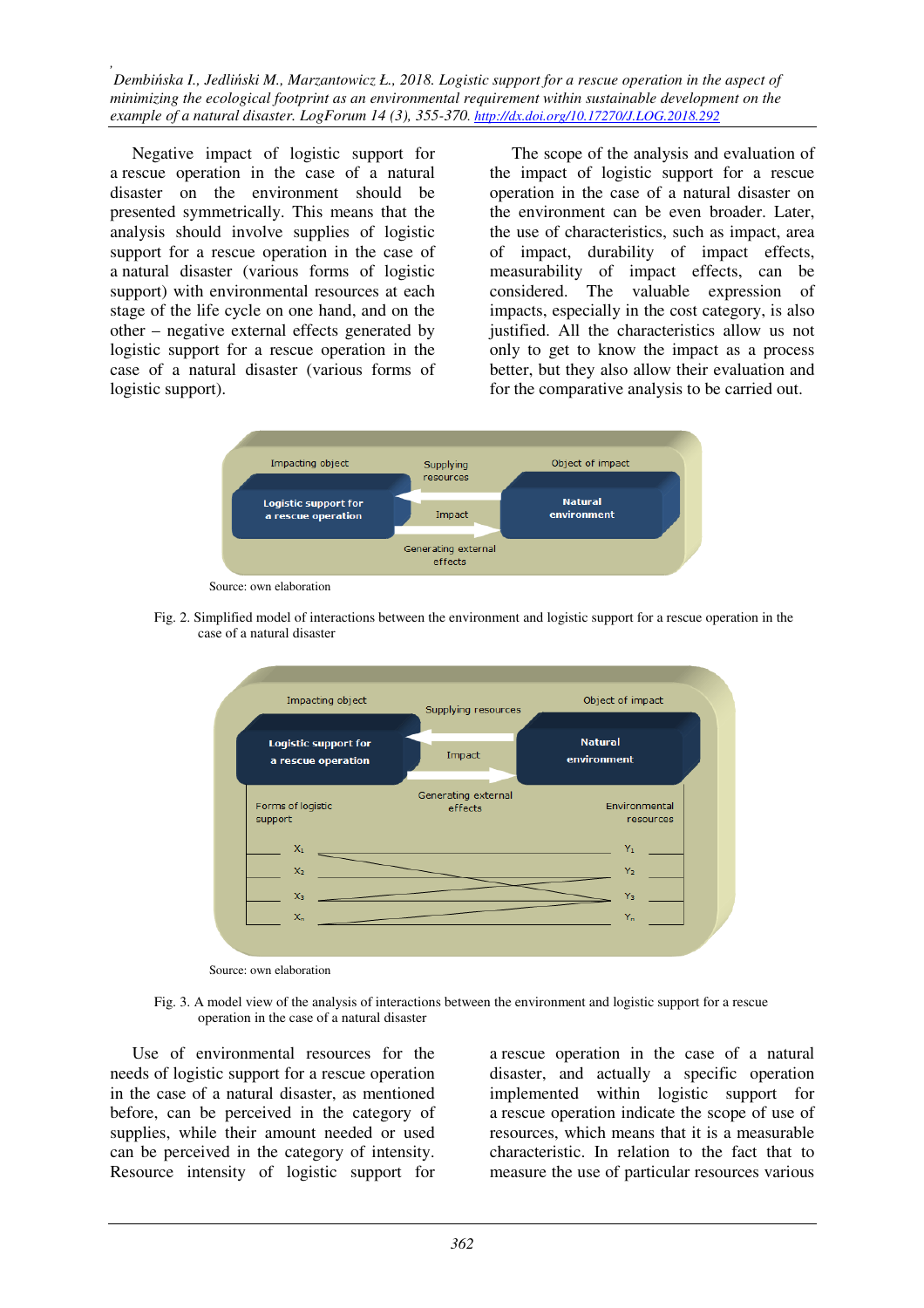measuring units are used, in practice determination of resource intensity of logistic support for a rescue operation as a complex measure is not possible. Therefore, it can be presented as a component of the following intensity types (fig. 4): land use, energy consumption, material consumption, which can be referred to each operation within logistic support for a rescue operation in the case of a natural disaster. The basic scope of the analysis of supplies of logistic support for

a rescue operation in the case of a natural disaster with resources of the natural environment, apart from the structure and scope, also involves intensity of supplies. Therefore, it allows specification of not only what is needed and in what quantity to implement a specific task within logistic support, but also with what frequency. Characterization of determinants for such characteristics is also justified.



Source: own elaboration

 Fig. 4. Concept of the basic scope of the analysis of the structure of supplies for logistic support for a rescue operation in the case of a natural disaster with resources of the natural environment

As a result of implementing logistic support for a rescue operation in the case of a natural disaster external effects are generated. It is generally assumed that a person, a system, a process or an operation contributes to external effects. It takes place when operations are undertaken which do not have positive or negative results for other people or systems, which in turn do not pay for them or do not receive any compensation. Based on such understanding of external effects, for the needs of these considerations, negative external

effects of logistic support for a rescue operation in the case of a natural disaster can be defined as undesirable and destructive consequences of logistic support for a rescue operation, experienced by the natural environment, which does not receive any compensation.

There are various forms of negative external effects of logistic support for a rescue operation in the case of a natural disaster (fig. 5). They include: noise, vibrations, sewage,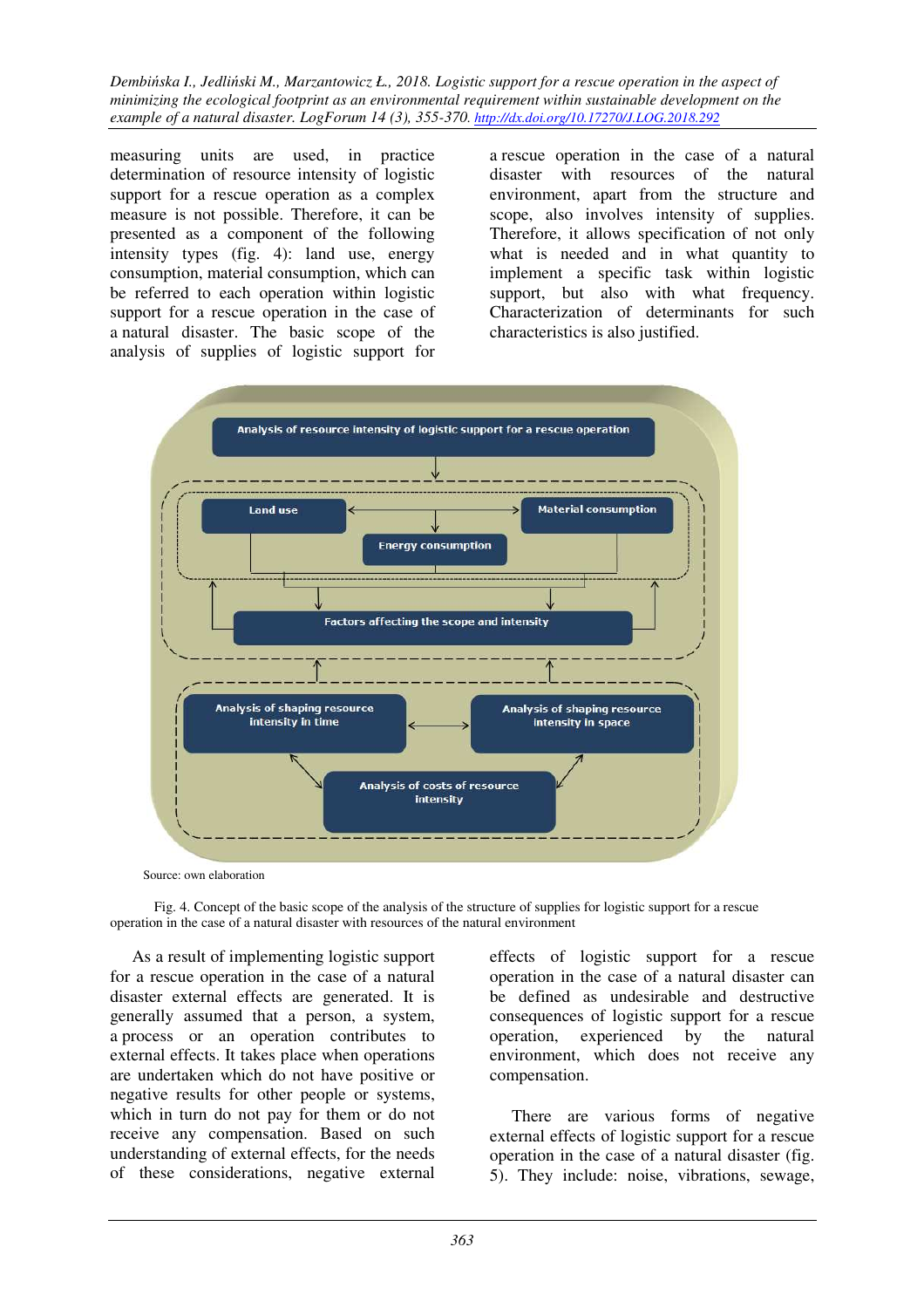waste, dust and gases, electromagnetic fields, fragmentation of the spatial structure of the landscape. The form of negative external effects obviously depends on the type of operations implemented within logistic support for a rescue operation in the case of a natural disaster. In other words, a given operation within logistic support for a rescue operation

does not have to generate all listed negative external effects. Negative external effects of logistic support for a rescue operation in the case of a natural disaster can be identified at various impact levels (reference impact), such as: air, water, soil, space, landscape, acoustic climate, animate and inanimate nature.



 Fig. 5. Forms and fields of impact of negative external effects of logistic support for a rescue operation in the case of a natural disaster

To measure negative effects of logistic support for a rescue operation in the case of a natural disaster various methods more or less precise – can be used. The ecological footprint is one of such methods. The ecological footprint of logistic support for a rescue operation in the case of a natural disaster shows a demand for natural resources, i.e. it determines how many biologically productive lands and marine areas is necessary to ensure resources necessary to implement activities within a rescue operation and to assimilate waste related to such activities.

The ecological footprint of logistic support for a rescue operation in the case of a natural disaster as a standardized measure of the

demand for Earth's ecosystem resources can basically be calculated for a specific time interval or for a given rescue operation. From the practical perspective, the second approach is more useful, not only because it is easier to make calculations, but also because it allows for various comparisons to be made, e.g. comparisons made in time, comparisons between particular types of disasters, comparisons between rescue operations in the case of the same disasters but occurring in various areas. Assuming such an approach, one must state that the ecological footprint of logistic support for a rescue operation in the case of a natural disaster will be a sum of ecological footprints of particular tasks within logistic support for a rescue operation in the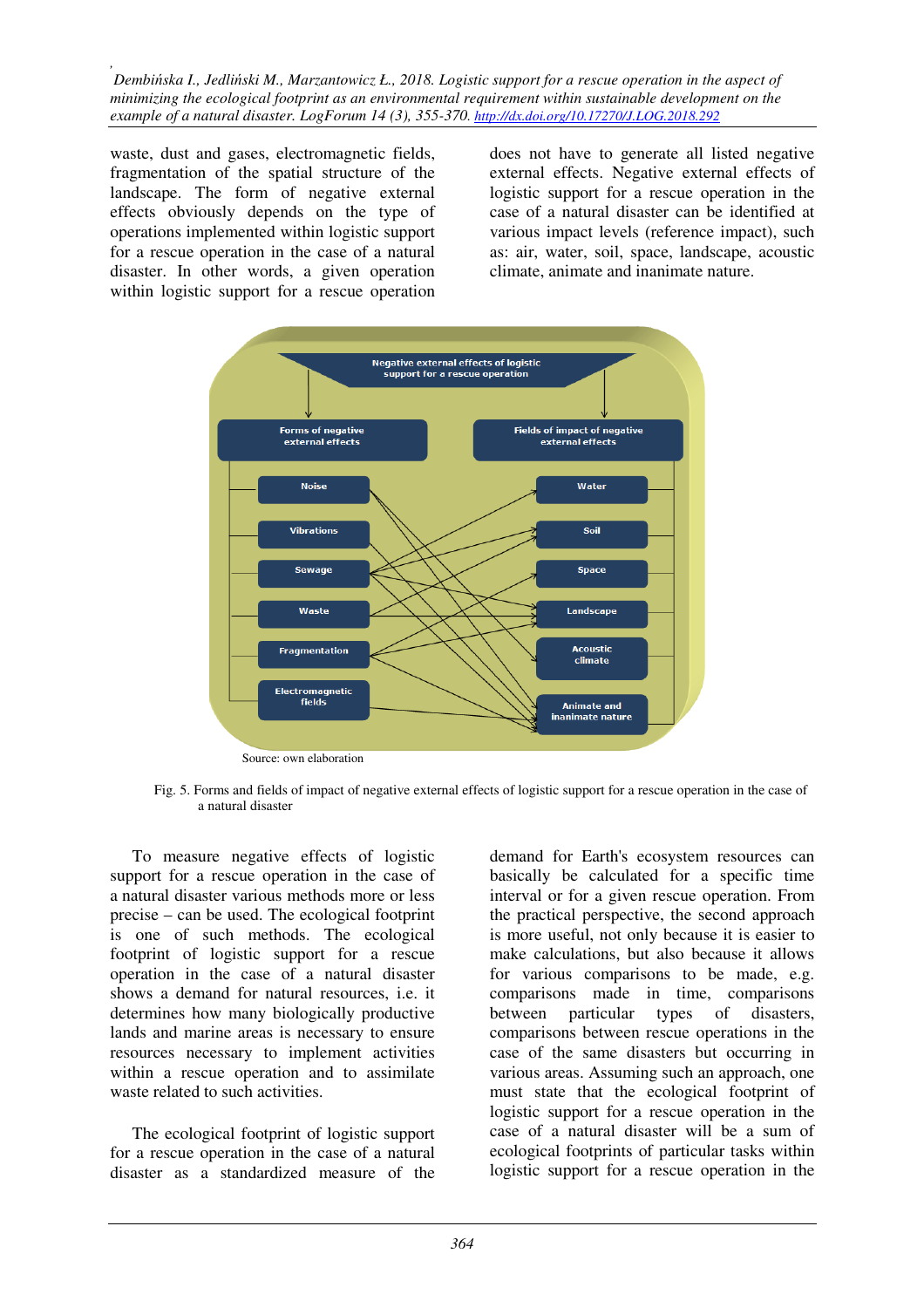case of a natural disaster, which can be presented as the following formula:

$$
EF_L = \sum (EF_{l_1} + EF_{l_2} + \dots + EF_{l_n})
$$

where:

- EFL the ecological footprint of logistic support for a rescue operation in a natural disaster,
- EFl the ecological footprint of a logistic activity (task) performed within a given rescue operation in the case of a natural disaster,
- n the number of logistics activities that make up a given rescue operation.

The formula to calculate the ecological footprint of logistic support for a rescue operation in the case of a natural disaster (EFL) can be assumed based on the method presented in "Working Guidebook to the National Footprint Accounts 2014" [38]:

$$
EF_L = \frac{P}{Y_n} \times YF \times EQF
$$

where:

- FL the ecological footprint of logistic support for a rescue operation in a natural disaster,
- P the annual production or emission of waste generated during the implementation of logistic support for a rescue operation in the case of a natural disaster,
- Yn the national average production of good or waste emission,
- YF the quotient of Y and global average production / emission,
- $EOF -$  the equivalent of the area used for production / emission presented in the world average biologically productive unit area (ha).

It can be assumed that the ecological footprint of logistic support for a rescue operation in the case of a natural disaster is a sum of the following elements of land management:

− the area of arable land needed to obtain the crops necessary to produce food used as

part of logistic support for a rescue operation in the case of a natural disaster,

- − pasture area needed for breeding animals to produce food used as part of logistic support for a rescue operation in the case of a natural disaster,
- − area needed to obtain natural resources used for logistical support of a rescue operation in the case of a natural disaster in a processed or unprocessed form (e.g. as a raw material to produce materials, equipment, devices, means of transport, fuel),
- − forest area needed to obtain wood and paper used for logistic support for a rescue operation in the case of a natural disaster,
- − area of marine fishery needed to obtain living resources of the seas and oceans used for logistic support of a rescue operation in the case of a natural disaster,
- − area occupied by construction and roads used for logistic support for a rescue operation in the case of a natural disaster,
- − area of greenery and terrain needed to assimilate  $CO<sub>2</sub>$  resulting from the implementation of the logistical support activities for a rescue operation in the case of a natural disaster.

The elements listed above can be treated as basic elements or universal elements as they will constitute a component of the characteristics for logistic support for a rescue operation regardless of the kind of natural disaster. This means that it is possible to specify elements of land management, which will be specific for a given kind of natural disaster. For instance, for floods such elements are areas of temporary or new housing for flood victims, areas used for the needs to create temporary transport infrastructure (temporary access roads to the areas covered by the flood), areas used to store consumables used during a rescue operation (e.g. sandbags).

Principles of sustainable development, in particular principles for the environmental area, require reduction of the ecological footprint, which obviously is a natural requirement for the ecological footprint of logistic support for a rescue operation in the case of a natural disaster. Previously, it was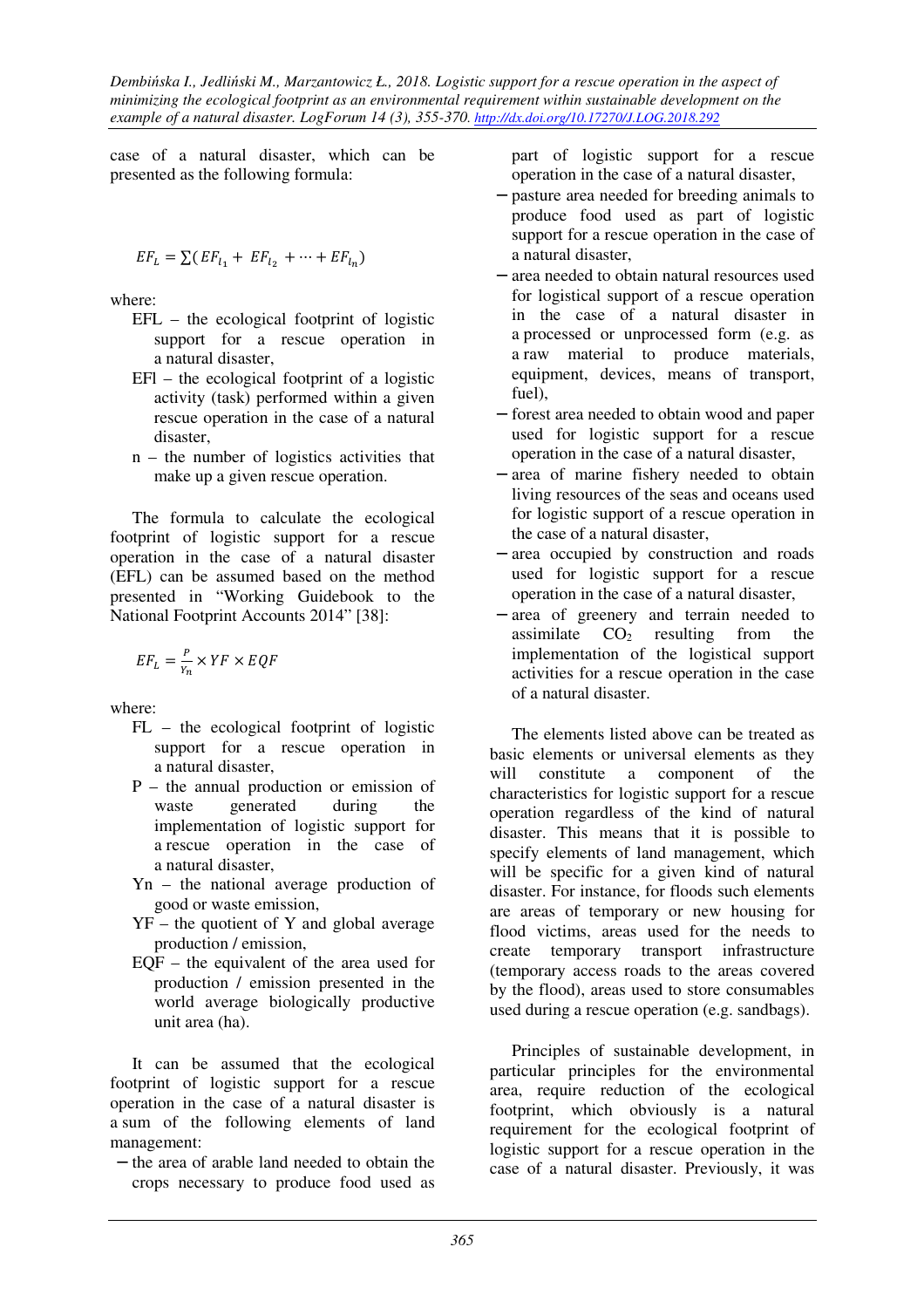observed that the general determinant shaping the scope of the ecological footprint of logistic support for a rescue operation in the case of a natural disaster is the kind of natural disaster. It is a determinant people basically cannot affect. However, the level of the ecological footprint of logistic support for a rescue operation in the case of a natural disaster also depends on the management method which is a factor affected by people, as knowledge, skills and experience of people involved in the process of managing logistic support for a rescue operation in the case of a natural disaster play a decisive role. Therefore, decreasing the ecological footprint of logistic support for a rescue operation in the case of a natural disaster can be achieved by increasing reliability, accuracy, effectiveness of activities within a rescue operation as well as by intensification of forecasting and diagnostic operations.

Formal and legal regulations should refer to efficiency and effectiveness of the logistic support system for a rescue operation in the case of a natural disaster. With such an assumption, it is possible to determine the basic requirements for formal and legal regulations in terms of logistic support for a rescue operation in the case of a natural disaster, such as:

- − there is a need to determine the scope of using logistic resources consisting the potential of logistic support of a rescue operation in the case of a natural disaster,
- − there is a need to integrate the territorial division of responsibility in the logistic support system for a rescue operation in the case of a natural disaster with the functional division, taking the use of logistic resources available in time into account,
- − there is a need to determine communication principles in terms of the functional division of tasks within logistic support for a rescue operation in the case of a natural disaster, taking the level of logistic resources held into account,
- − there is a need to include specialistslogisticians in the competencies of teams appointed within response centres and in the scope of crisis management.

Such regulations should be the subject of works on the forum of the European Community.

#### **CONCLUSIONS**

The purpose of the article was to present the concept of the ecological footprint of logistic support for a rescue operation in the case of a natural disaster. The suggested concept constitutes an attempt to initiate discussions on the subject. The authors are aware that it requires work on theoretical assumptions as well as analyses in terms of empirical verification. Detailed and precise calculations are not easy and they require a lot of statistical data, which is not always available. It should be noted that the scale of difficulty of collecting statistical materials and carrying out reliable calculations depends most of all on the kind of natural disaster, formal regulations and the method of managing a rescue operation.

#### **FUNDING SOURCE DECLARATION**

Statutory fund.

#### **REFERENCES**

- Blanchard B.S., 2013. Logistics Engineering & Management, Pearson Prentice Hall, Upper Saddle River. ISBN: 0131246992 9780131246997
- Blanchard B.S., 2002. Logistics Requirements: Established from The Beginning, SOLETech, 5.1. http://www.sole.org/downloads/st\_jan02.pd f
- Brown G.G., Vassiliou A.L., 1993. Optimizing disaster relief: real‐time operational and tactical decision support, Naval Research Logistics, 40, 1, 1‐23. Available on the Internet: http://www.dtic.mil/dtic/tr/fulltext/u2/a576

151.pdf (accessed on: 3 December 2017).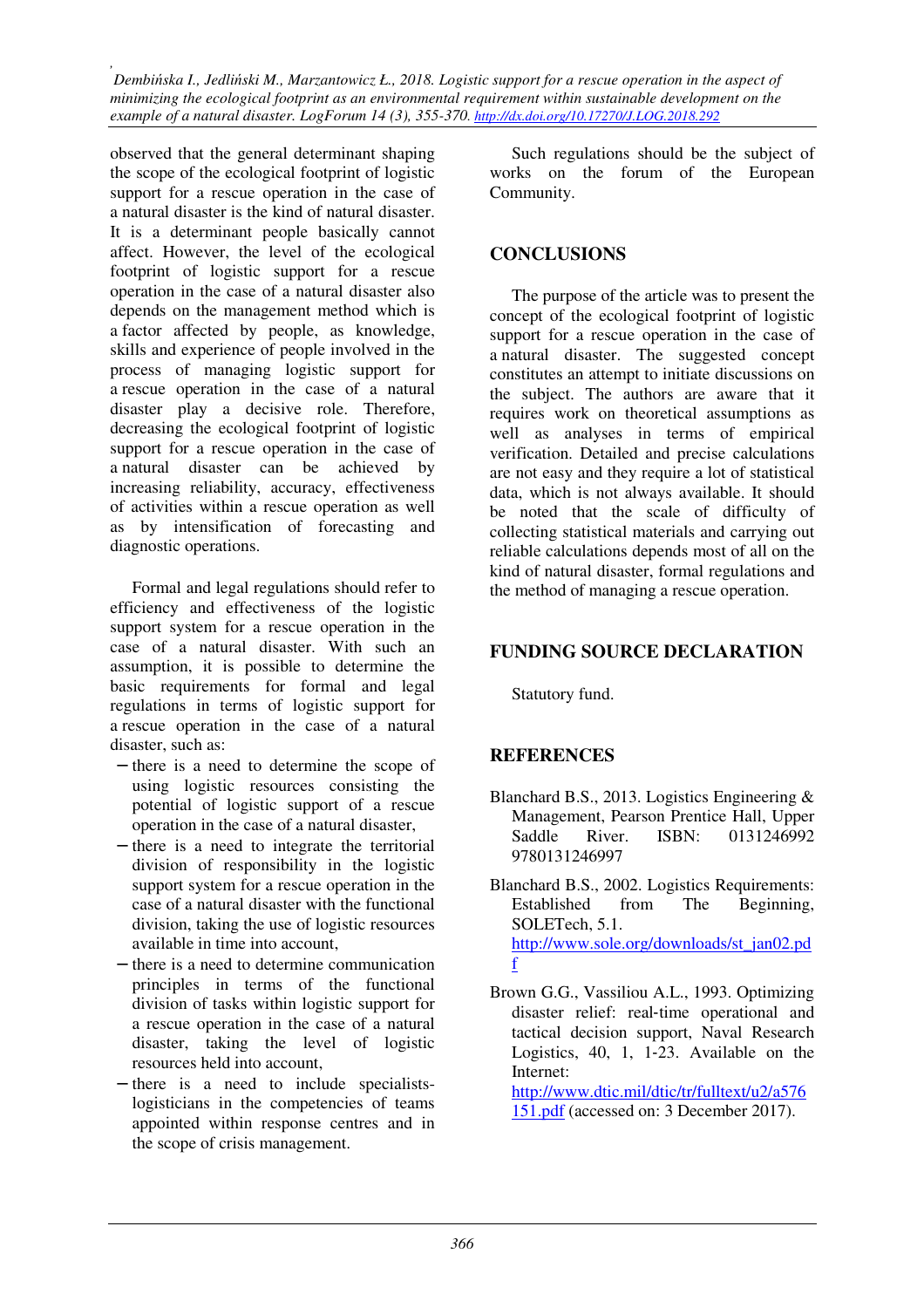- Disaster Types and Impacts. Technical References, 339-344. Available on the Internet: http://www.taiwan921.lib.ntu.edu.tw/newpd f/wbchap24eng.pdf (accessed on: 04 July 2017).
- DOD Dictionary of Military and Associated Terms, April 2017. Available on the Internet: https://fas.org/irp/doddir/dod/dictionary.pdf (accessed on: 04 July 2017).
- EM-DAT. The International Disaster Database. Available on line: http://www.emdat.be/ (accessed on: 04 July 2017).
- Gu Q., Wang H., Zheng Y., Zhu J., Li X., 2015. Ecological footprint analysis for urban agglomeration sustainability in the middle stream of the Yangtze, River. Ecol. Model., 318, 86–99, http://dx.doi.org/10.1016/j.ecolmodel.2015. 07.022
- Hallegatte S., Przyluski V., 2010. The Economics of Natural Disasters: Concepts and Methods (December 1, 2010), World Bank Policy Research Working Paper No. 5507. Available on the Internet: https://ssrn.com/abstract=1732386
- Hollstein Ch., Himpel F., 2013. Zarządzanie ryzykiem łańcucha dostaw, LogForum 9 (1),21-25. Supply chain risk management
- Hopwood B., Mellor M., O'Brien G., 2005. Sustainable development: Mapping different approaches. Sustainable Development, 13, 38–52, http://dx.doi.org/10.1002/sd.244
- Jones J., 2006. Integrated Logistics Support Handbook; McGraw-Hill Education, 3 edition.
- Kash T.J., Darling J.R., 1998. Crisis management: prevention, diagnosis and intervention, Leadership&Organization Development Journal, 19, 4, 179-186, http://dx.doi.org/10.1108/01437739810217 151
- Kovacs G., Spens K.M., 2007. Humanitarian logistics in disaster relief operations, International Journal of Physical Distribution & Logistics Management, 37, 2, 99‐114,

http://dx.doi.org/10.1108/09600030710734 820

- Kusters R., 2012. The design of a Logistic Support System How to reduce Life Cycle Costs with 54%? A White Paper on Logistic Support System, Edition 1, May 2012, Groenewout, the Netherlands. Available on the Internet: https://www.groenewout.com/wpcontent/uploads/2012/01/9024D221-WP-The-design-of-a-logistic-support-systemv1.0.pdf (accessed on: 12 May 2017).
- Leiras A., de Brito Jr. I., Peres E.Q., Bertazzo T.R., Tsugunobu H., Yoshizaki Y., 2014. Literature review of humanitarian logistics research: trends and challenges, Journal of Humanitarian Logistics and Supply Chain Management, 4, 1, 95-130; http://dx.doi.org/10.1108/JHLSCM-04- 2012-0008.
- Liu M.C., Li W.H., Zahng D., Su N., 2015. The calculation of equivalence factor for ecological footprints in China: A methodological note. Front. Environ, Sci. Eng., 9, 1015–1024, http://dx.doi.org/10.1007/s11783-014-0670- 0
- Maintenance, Logistics, and Facilities Logistics Planning and Operations, NWSPD 30-31, 2017, Integrated Logistics Support Planning. Department of Commerce, National Oceanic &Atmospheric Administration, National Weather Service. NWSI 30-3102 November 3. Available on the Internet: http://www.nws.noaa.gov/directives/sym/pd 03031002curr.pdf (accessed on: 2 Dec. 2017).
- Marzantowicz, Ł., 2016. The preventive role of logistics in a disaster, Acta Universitatis Nicolai Copernici Ekonomia, 46, 2, 173- 184, http://dx.doi.org/http://dx.doi.org/10.12775/ AUNC\_ECON.2015.009
- NATO Logistics Handbook, 2012, November. Available on the Internet: http://www.nato.int/docu/logien/logistics\_hndbk\_2012-en.pdf. (accessed on: 12 May 2017).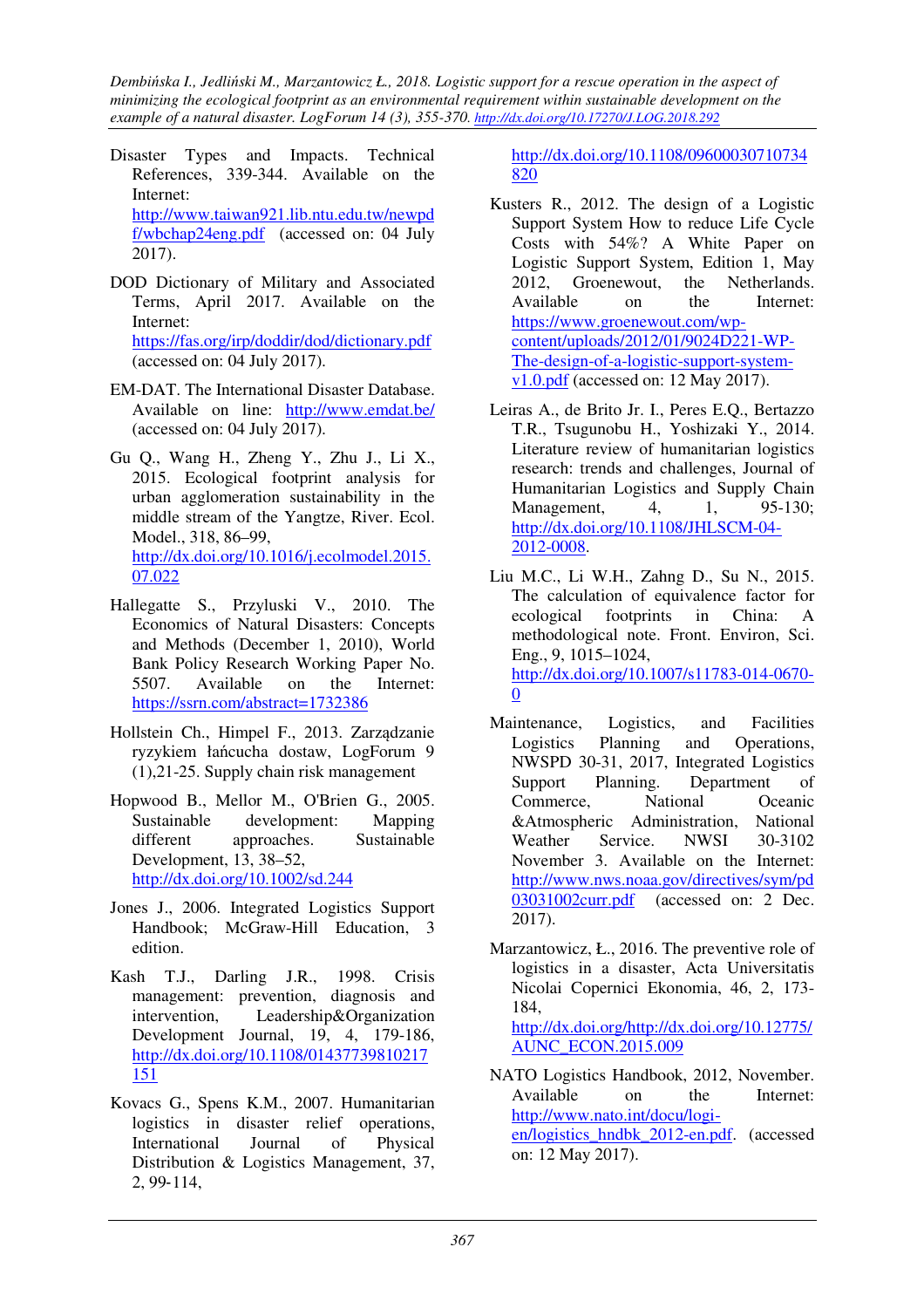- Nowak E., Nowak W., 2009. Basics of logistics in crisis situations with elements of logistic management, Łódź –Warszawa: SWSPiZ.
- Noy I., 2009. The macroeconomic consequences of disasters, Journal of Development Economics, 88, 2, 221-231; http://dx.doi.org/10.1016/j.jdeveco.2008.02. 005
- Pelling M., Özerdem A., Barakat S., 2002. The macro – economic impact of disasters, Progress in Development Studies, 2, 4, 283- 305.
- Perry M., 2007. Natural disaster management planning, International Journal of Physical Distribution&Logistics Management, 37, 5, 409-433, http://dx.doi.org/10.1108/09600030710758 455
- Pinzariu S., 2012. Logistic Support Planning Guidance for The National Military Contingents Participating in Multinational Peace Support Operations, Journal of Defense Resources Management, 3, 1(4), 153-160.
- Ransom D.S., 2002. Ransom logistics transformation – reducing the logistics footprint. U.S. Army War College. Available on the Internet: http://www.dtic.mil/dtic/tr/fulltext/u2/a404 441.pdf (accessed on: 12 May 2017).
- Szopik-Depczyńska K., Cheba K., Bąk I., Kiba-Janiak M., Saniuk S., Dembińska I., & Ioppolo G., 2017, The application of relative taxonomy to the study of disproportions in the area of sustainable development of the European Union, Land Use Policy, 68. http://dx.doi.org/10.1016/j.landusepol.2017. 08.013.
- UNISDR Terminology on Disaster Risk Reduction. United Nations International Strategy for Disaster Reduction (UNISDR), Geneva, Switzerland, 2009. Available on the Internet: http://www.unisdr.org/files/7817\_UNISDR TerminologyEnglish.pdf (accessed on: 04

July 2017).

- Venetoulis J., Talberth J., 2008, Refining the ecological footprint; Environ. Dev. Sustain., 10, 441–469. Available on the Internet: http://web.natur.cuni.cz/fyziol5/kfrserver/gl obal/pdf/VENETOULIS\_ecological\_footpri nt\_refining\_2008.pdf (accessed on: 12 May 2017).
- Waas T., Hugé J., Verbruggen A., Wright T., 2011. Sustainable Development: A Bird's Eye View, Sustainability, 3(10), 1637- 1661,

http://dx.doi.org/10.3390/su3101637.

- Wackernagel, M., et al., 2005, National footprint and biocapacity accounts 2005: the underlying calculation method, Global Footprint Network: Oakland.
- Wackernagel M., Rees W.E., 1996. Our Ecological Footprint: Reducing Human Impact on the Earth, Gabriola Press New Society Publishing, B.C.
- Wackernagel M., Onisto L., Bello P., Linares A.C., Falfán I.S.L., García J.M., Guerrero A.I.S., Ma G.S.G., 1999. National natural capital accounting with the ecological footprint concept, Ecol. Econ., 29, 375– 390, http://dx.doi.org/10.1016/S0921-

8009(98)90063-5

- Weihua L., Enze B., Liwei L., Wanying W., 2017. A Framework of Sustainable Service Supply Chain Management: A Literature Review and Research Agenda. Sustainability, 9, 421, http://dx.doi.org/10.3390/su9030421
- Wiedmann T., Barrett J., 2010. A Review of the Ecological Footprint Indicator— Perceptions and Methods, Sustainability, 2, 1645-1693, http://dx.doi.org/10.3390/su2061645.
- Working Guidebook to the National Footprint Accounts 2014. Global Footprint Network, Research&Standards Department, June 2014. Available on the Internet: http://www.footprintnetwork.org/content/i mages/article\_uploads/NFA%202014%20G uidebook%207-14-14.pdf (accessed on: 12 May 2017).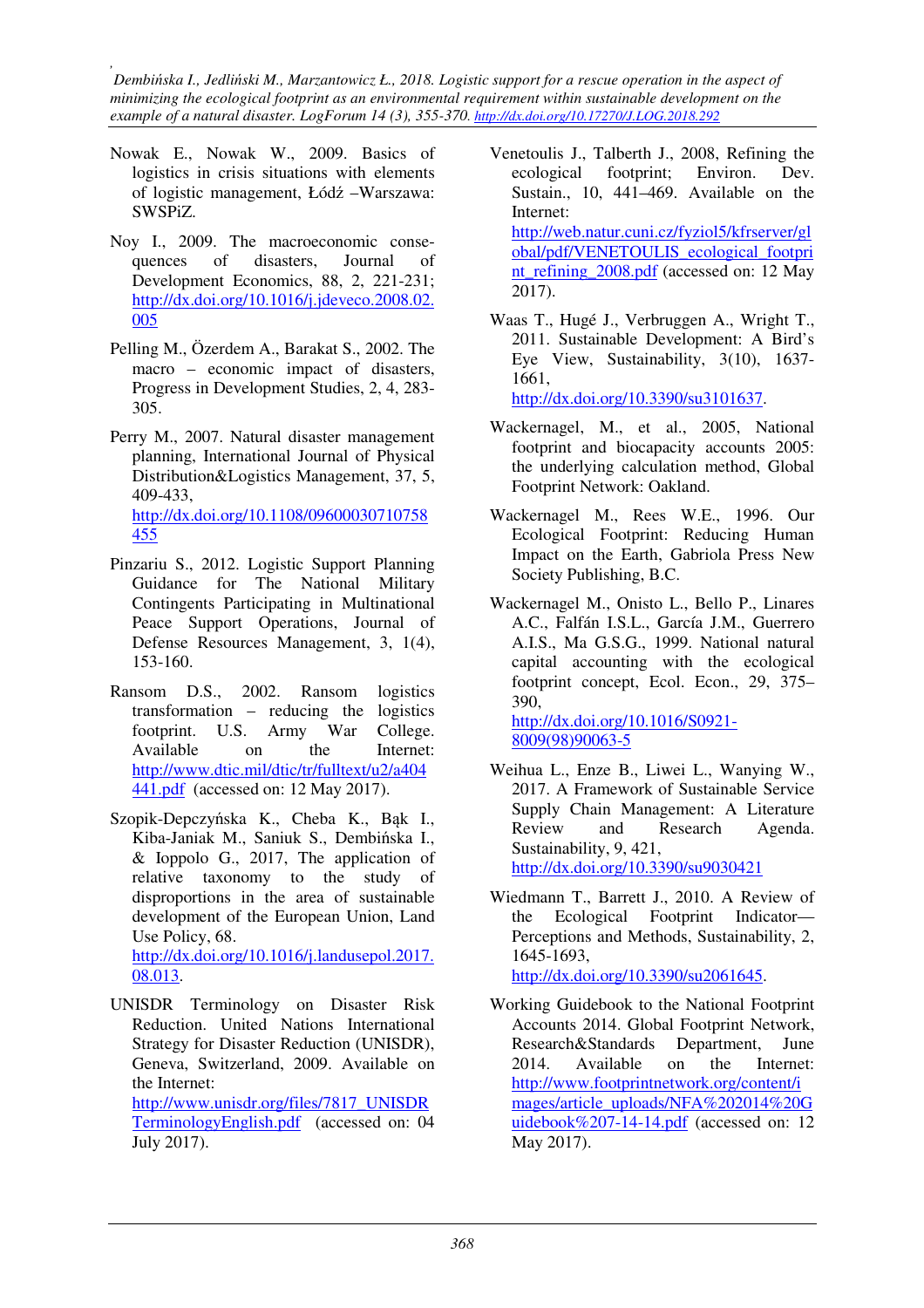Wu D., Liu J., 2016, Multi-Regional Input-Output (MRIO) Study of the Provincial Ecological Footprints and Domestic Embodied Footprints Traded among China's 30 Provinces, Sustainability, 8(12), 1345,

http://dx.doi.org/10.3390/su8121345

Yin Y., Han X., Wu S., 2017, Spatial and Temporal Variations in the Ecological

Footprints in Northwest China from 2005 to 2014. Sustainability, 9(4), 597; http://dx.doi.org/10.3390/su9040597

Yue S., Yang Y., Shao J., Zhu Y., 2016, International Comparison of Total Factor Ecology Efficiency: Focused on G20 from 1999–2013, Sustainability, 8(11), 1129; http://dx.doi.org/10.3390/su8111129

## **WSPARCIE LOGISTYCZNE AKCJI RATUNKOWEJ W ASPEKCIE MINIMALIZACJI ŚLADU EKOLOGICZNEGO JAKO WYMOGU ŚRODOWISKOWEGO ZRÓWNOWAŻONEGO ROZWOJU NA PRZYKŁADZIE KATASTROFY NATURALNEJ**

**STRESZCZENIE**. **Wstęp:** Celem rozważań jest przedstawienie koncepcji śladu ekologicznego wsparcia logistycznego akcji ratunkowej na przykładzie katastrofy naturalnej. Coraz większa presja wymogów środowiskowych wywierana na wszelką działalność logistyczną, w tym również tą, w formie wsparcia logistycznego, uzasadnienia atencję dla podjętej problematyki.

**Metody:** Wybór katastrofy naturalnej - jako płaszczyzny odniesienia koncepcji śladu ekologicznego - jest z kolei próbą zwrócenia uwagi, że wsparcie logistyczne akcji ratunkowej w sytuacji katastrofy naturalnej, oprócz bezsprzecznie pozytywnej roli, również oddziałuje negatywnie na środowisko, które należy eksponować, czego przejawem będzie tworzenie instrumentów pomiaru i analizy, niezbędnych przy podejmowaniu działań, mających na celu minimalizację negatywnego oddziaływania wsparcia logistycznego na środowisko. Ślad ekologiczny można uznać za taki instrument.

Wyniki: W oparciu o ogólną formułę śladu ekologicznego oraz jej metodykę przedstawioną w "Working Guidebook to the National Footprint Accounts 2014", utworzono formułę śladu ekologicznego wsparcia logistycznego akcji ratunkowej na przykładzie katastrofy naturalnej.

**Wnioski:** Założenia koncepcji śladu ekologicznego wsparcia logistycznego akcji ratunkowej na przykładzie katastrofy naturalnej oparto na założeniach wsparcia logistycznego akcji ratunkowej oraz na założeniach koncepcji zasobowej i kosztów zewnętrznych wsparcia logistycznego akcji ratunkowej na przykładzie katastrofy naturalnej.

**Słowa kluczowe:** sustainable development, wsparcie logistyczne, katastrofa naturalna, ślad logistyki, ochrona środowiska

# **LOGISTISCHE UNTERSTÜTZUNG BEI RETTUNGSAKTIONEN UNTER DEM ASPEKT DER MINIMALISIERUNG DES ÖKOLOGISCHEN FUSSABDRUCKES ALS EINER ANFORDERUNG FÜR DIE NACHHALTIGE ENTWICKLUNG DES UMWELTSCHUTZES AM BEISPIEL EINER NATURKATASTROPHE**

**ZUSAMMENFASSUNG. Einleitung:** Das Ziel der vorliegenden Erwägungen ist es, ein Konzept des ökologischen Fußabdruckes für die Unterstützung einer Rettungsaktion am Beispiel einer Naturkatastrophe darzustellen. Ein steigender Druck seitens der Umweltschutz-Anforderungen, der auf jegliche logistische Aktivität, darunter auch auf die logistische Unterstützung, ausgeübt wird, begründet die Wahrnehmung dieser Problematik.